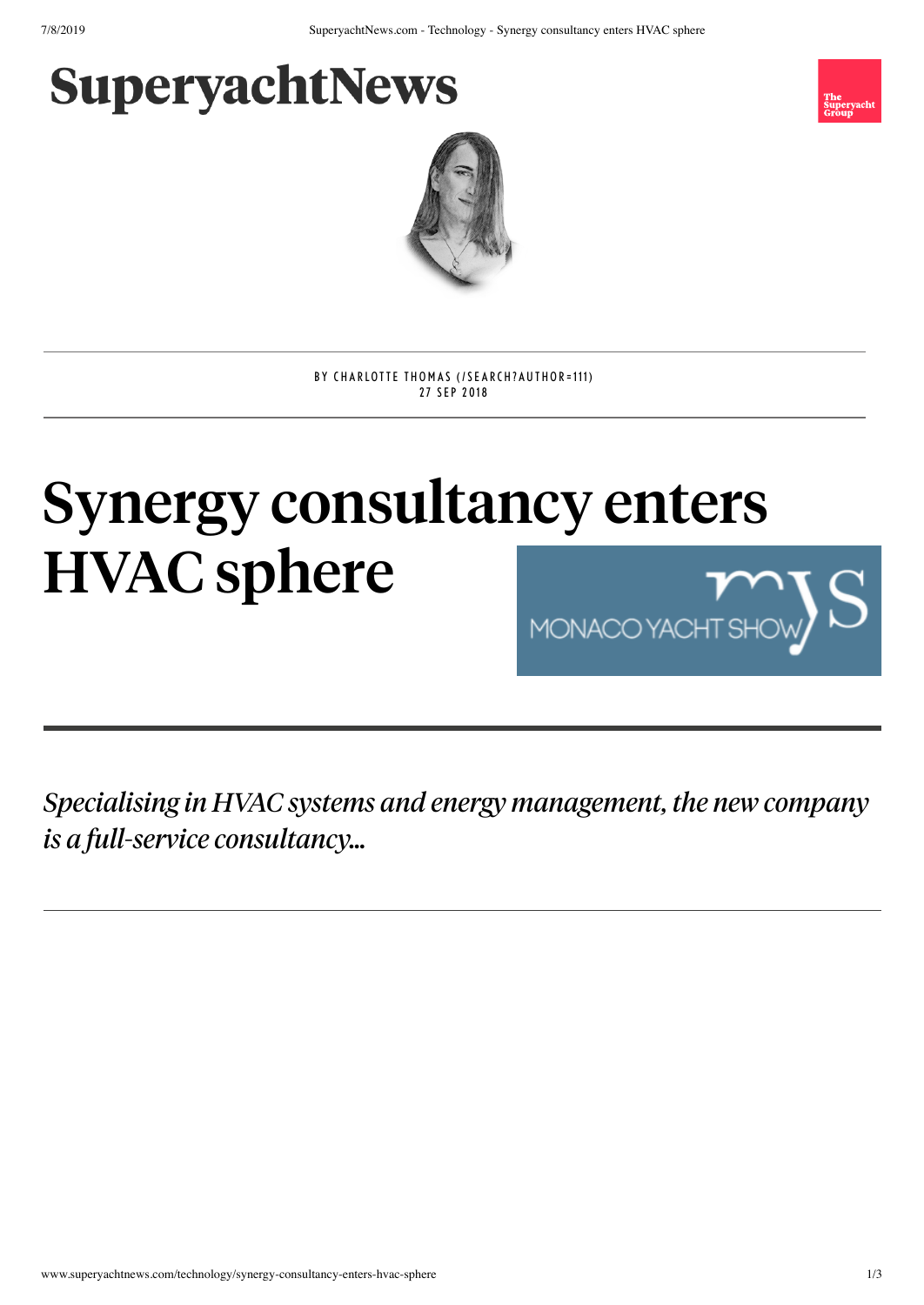7/8/2019 SuperyachtNews.com - Technology - Synergy consultancy enters HVAC sphere



Building an HVAC system into a yacht is a big undertaking, and the demands and impacts on the wider systems means bringing in expert advice is always recommended. Now project managers and reps have another choice of consultant with the formation of Synergy – an HVAC systems and energy management company headed up by Patrick Voorn, an HVAC consultant with more than 15 years' experience in the maritime and offshore industry.

What makes Synergy particularly interesting, though, is that the new company is a partner of technology specialists Bond TM – combining expertise on everything from engineering to systems management experience. Voorn originally approached Bond TM in 2017 with the idea of collaboration in mind, and in 2018 that became a reality with the formation of Synergy.

As one of the core systems on any superyacht project, HVAC (heating, ventilation and air conditioning, for those not in the know) is a big subject that is little talked about. But not only does the HVAC system determine how comfortable any given part of the interior is at any given moment, its impact extends into many different areas of the yacht's design.

Consideration has to be given to the space required for units, fancoils, ducting and outlets, and even the noise levels created by the system can significantly impact on the owner or guest experience. More than that, though, is the fact that HVAC is consistently the most power-hungry system on the entire vessel.

It was while working on a large new-build project that Voorn met Zeb Robin and Norman Janneck of Bond TM. "I immediately noticed their high level of quality output, and that the team was so well organised that they had full control over their scope of the project," Voorn explains. "The methodologies and processes that Bond TM operate by are, in almost every stage, closely matched to the HVAC process. Will Faimatea gave me the opportunity to demonstrate my own skills and organisation, and one year on here we are as a proud partner of the Bond Group. We can't wait to be involved in more projects together."

"Patrick has shown he has the expertise within the HVAC field," says Will Faimatea, director and founder of Bond TM, "and together with our engineering and systems management experience, we are delivering the same superior level of consultancy within the HVAC arena. Our engineers are already working together with Patrick and his team, and we are excited to enter this new partnership."